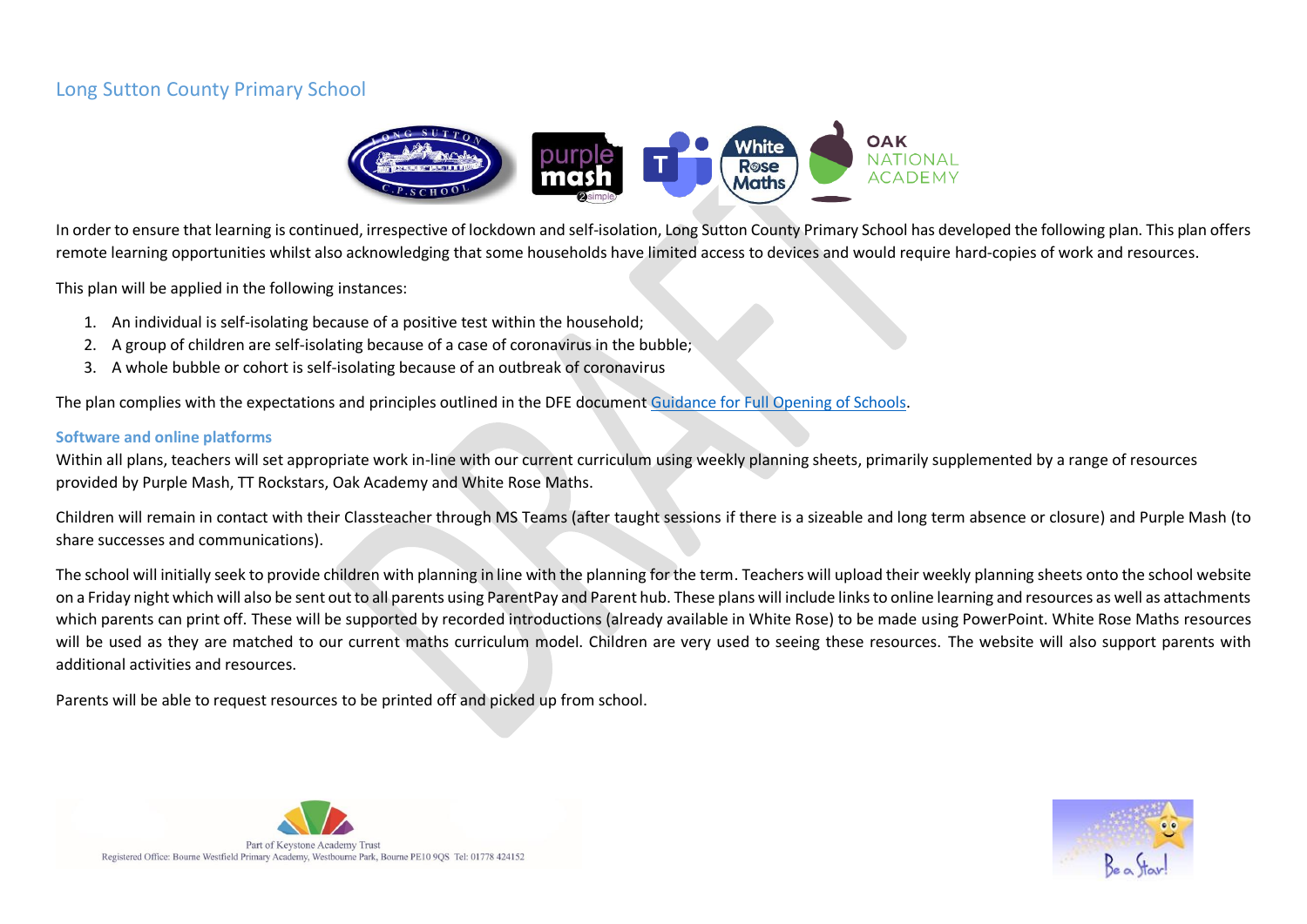In the light of a long term lockdown or in the case of significant staff illness, the school will explore moving to Oak Academy. The school currently aims to use the approach which worked well during the previous lockdown although significant printing will be needed to support family. Oak Academy lessons are free to all and offer a recorded taught session so that the children can access physical teaching from a teacher and then access work relating to that lesson within the same website. There are also hundreds of lessons specifically aimed at children with SEND needs and requiring additional support.

Activities within Purple Mash, Spelling Shed, Numbots, and TT Rockstars will all be utilised to support the acquisition and retention of basic core skills. These will be set by the class teacher (or member of staff given responsibility for this in the case of illness or absence)

MS Teams will support school in offering true online learning with the opportunity for the children to communicate with their teacher through live video. Often this will be used so children can 'drop-in' to receive further support after accessing the Oak Academy resources.

Purple Mash and the class blog will remain in use as the communication element has already proved to be invaluable. Teachers and parents will be able to message one another to share information and offer support. The Class display page will offer the chance for teachers to celebrate children's work and maintain our school community.

**In the event of any form of isolation and loss of learning caused by Coronavirus, parents must understand that engagement in home learning is compulsory in line with government expectations, as is the expectation that Long Sutton County Primary School makes that provision available and accessible to all. However, if children themselves are too ill to attend then they should not be expected to engage in home learning.**

In preparation for home-learning, parents and children need to receive logins and passwords for the following platforms (likewise teaching staff need to be familiar with them):

- Purple Mash
- MS Teams
- Spelling Shed
- TT Rockstars/Numbots
- White Rose

## **Worksheets and Practical Resources**

If a child is isolated from school i.e. the child is sent home from school to either receive a test or self-isolate as someone in the household is being tested, they will be given a pack of work online or have one printed off for them. This will be set up each Monday.

The work packs should be based around the planning for their class and also some basic skills work that would be relevant at any stage of the year i.e. arithmetic, spelling, reading, writing (with a visual prompt) and handwriting.



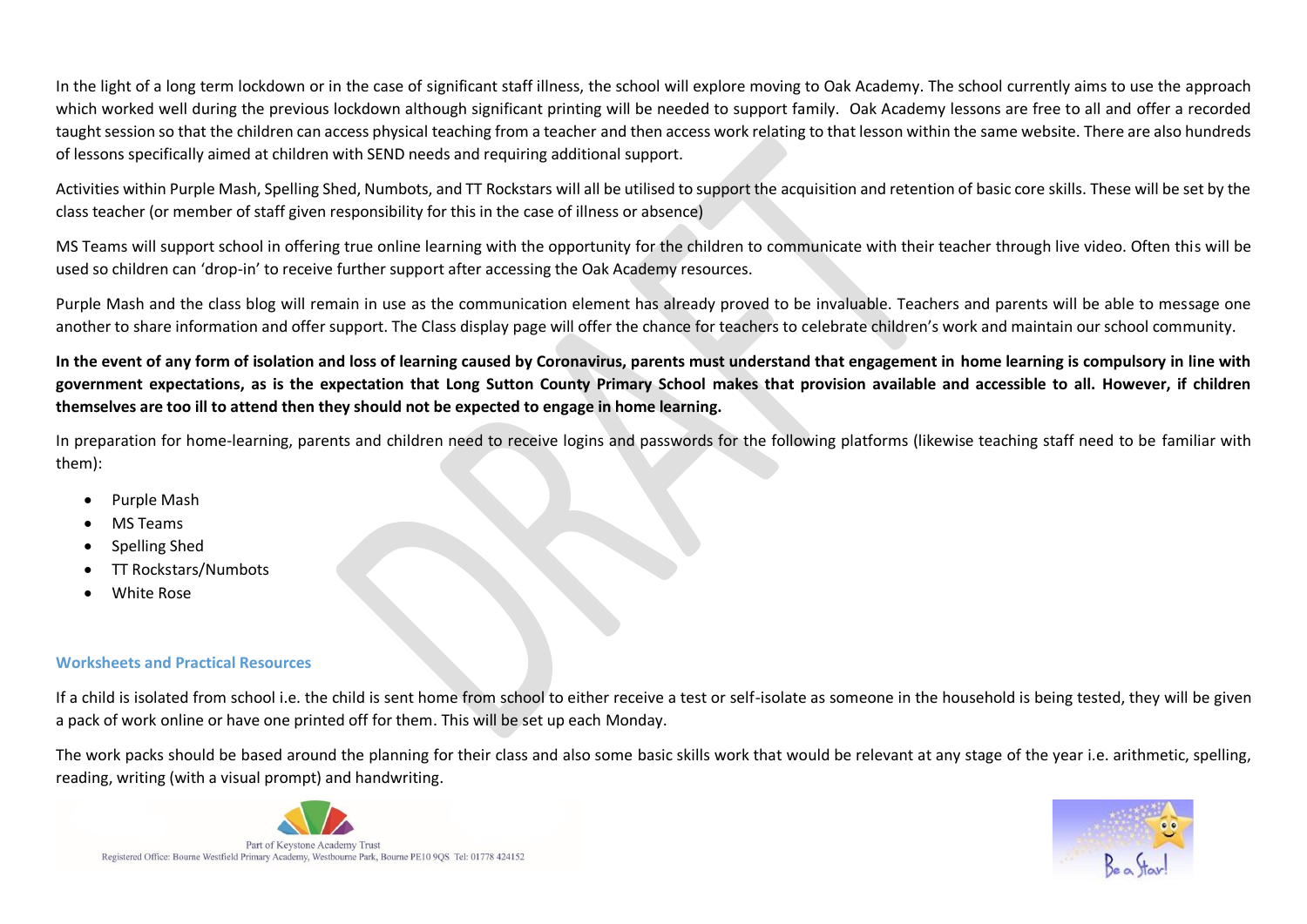## **Remote Learning**

The initial response to any isolation will be to provide children with home learning materials (this might need to be delivered). In the case of whole cohort isolation, resources will be uploaded to the school website as well as being sent out using the school ParentPay and Parenthub account and priority children will have packs delivered. The school will seek to have everything prepared on a Monday so that teachers are not required to provide resources whilst teaching

| Pupil needs to isolate because someone in their household is symptomatic or tests positive |                                                                                           |  |                                                                     |  |  |  |  |
|--------------------------------------------------------------------------------------------|-------------------------------------------------------------------------------------------|--|---------------------------------------------------------------------|--|--|--|--|
|                                                                                            | <b>Ongoing Support</b>                                                                    |  | Safeguarding/SEND                                                   |  |  |  |  |
|                                                                                            | Using the school website, Parentpay and Parenthub, the school will ensure that planning   |  | School office to contact parents to ensure a test has been taken    |  |  |  |  |
|                                                                                            | and worksheets are available by Monday lunchtime each week. The teacher will decide       |  | and to make sure that parents know to communicate test results      |  |  |  |  |
|                                                                                            | what materials are most appropriate for the individual child.                             |  | to covid@longsutton.lincs.sch.uk                                    |  |  |  |  |
|                                                                                            | If there is confusion about what is required for core lessons, the school will seek to    |  | If child is entitled to benefit-related FSM ensure food made        |  |  |  |  |
|                                                                                            | support the parent with everything they need either over the phone or (if possible) MS    |  | available through Dudley Client and Catering.                       |  |  |  |  |
|                                                                                            | Teams to talk directly to the isolated child at home.                                     |  | If child is vulnerable in any way, the DSL will ensure that         |  |  |  |  |
|                                                                                            | Non-core lessons and resources will be uploaded in the same way                           |  | appropriate agencies are notified and arrange for regular safe and  |  |  |  |  |
|                                                                                            | Links will be made available for school assemblies so that children can remain in contact |  | well checks via a phone call from the DSL (record on CPOMS).        |  |  |  |  |
|                                                                                            | with their peers and feel part of the recovery approach                                   |  | If a child does not engage, the Classteacher is to call the parents |  |  |  |  |
|                                                                                            |                                                                                           |  | to discuss obstacles and support.                                   |  |  |  |  |

| A group of children are self-isolating because of a case of coronavirus in their class bubble |                                                                                             |  |                                                                    |  |  |  |  |
|-----------------------------------------------------------------------------------------------|---------------------------------------------------------------------------------------------|--|--------------------------------------------------------------------|--|--|--|--|
|                                                                                               | <b>Ongoing Support</b>                                                                      |  | Safeguarding/SEND                                                  |  |  |  |  |
|                                                                                               | Using the school website, Parentpay and Parenthub, the school will ensure that planning     |  | School office to contact parents know to communicate test results  |  |  |  |  |
|                                                                                               | and worksheets are available by Monday lunchtime each week. The teacher will decide         |  | to covid@longsutton.lincs.sch.uk.                                  |  |  |  |  |
|                                                                                               | what materials are most appropriate for individual SEN child.                               |  | If children are entitled to benefit-related FSM ensure food made   |  |  |  |  |
|                                                                                               | Children in Triangulum group will be given work at the level they are working at in the     |  | available through the school kitchen.                              |  |  |  |  |
|                                                                                               | group                                                                                       |  | If any child is vulnerable in any way, the DSL will ensure that    |  |  |  |  |
|                                                                                               | If teaching input is required for core lessons, the school will not expect live teaching on |  | appropriate agencies are notified and arrange for regular safe and |  |  |  |  |
|                                                                                               | MS Teams. If there is confusion about what is required for core lessons, the school will    |  | well checks via a phone call from the DSL (record on CPOMS).       |  |  |  |  |
|                                                                                               | seek to support the parent with everything they need either over the phone or (if           |  | Those not engaging with home learning are to receive a phone call  |  |  |  |  |
|                                                                                               | possible) MS Teams to talk directly to the isolated child at home.                          |  | from a member of SLT to discuss the obstacles and support.         |  |  |  |  |



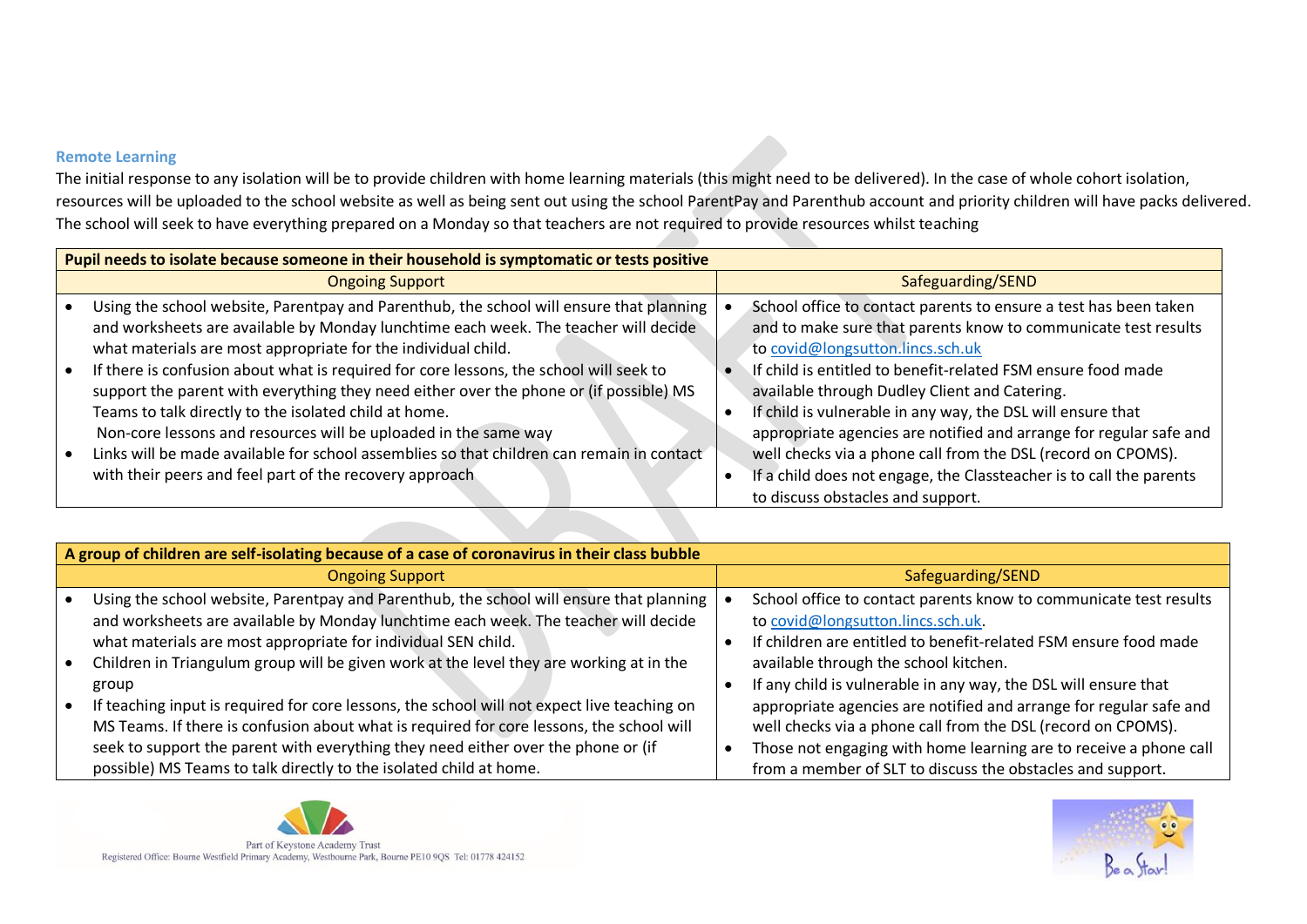| Non-core lessons and resources will be uploaded in the same way                           |  |
|-------------------------------------------------------------------------------------------|--|
| Links will be made available for school assemblies so that children can remain in contact |  |
| with their peers and feel part of the recovery approach                                   |  |

| A whole bubble/cohort of children is isolating because of an outbreak of coronavirus |                                                                                                                                                                                                                                                                                                                                                                                                                                                                                                                                                                                  |                        |                                                                                                                                                                                                                                                                                                                                                             |  |  |  |  |  |
|--------------------------------------------------------------------------------------|----------------------------------------------------------------------------------------------------------------------------------------------------------------------------------------------------------------------------------------------------------------------------------------------------------------------------------------------------------------------------------------------------------------------------------------------------------------------------------------------------------------------------------------------------------------------------------|------------------------|-------------------------------------------------------------------------------------------------------------------------------------------------------------------------------------------------------------------------------------------------------------------------------------------------------------------------------------------------------------|--|--|--|--|--|
| <b>Ongoing Support</b>                                                               |                                                                                                                                                                                                                                                                                                                                                                                                                                                                                                                                                                                  | Safeguarding/SEND      |                                                                                                                                                                                                                                                                                                                                                             |  |  |  |  |  |
|                                                                                      | School will schedule a MS Teams meeting with the children and parents for the following day (after<br>isolation). In this meeting the teacher / Senior Leader will discuss the remote learning arrangements and<br>expectations. Teachers will also share a timetable of learning - Lessons will not be delivered live but<br>children will be encouraged to to do the work at set times so that they can use the class blog to share<br>successes and ask questions. This will consist of core subject lessons, a non-core lesson and a whole<br>class reading session per day. | $\bullet$<br>$\bullet$ | Parents notified so they know to communicate test<br>results to covid@longsutton.lincs.sch.uk.<br>If children are entitled to benefit-related FSM<br>ensure food made available through the school<br>kitchen.<br>If any child is vulnerable in any way, the DSL will                                                                                       |  |  |  |  |  |
|                                                                                      | Using the school website, ParentPay and Parenthub, the Classteacher will upload worksheets for the<br>whole week so that parents can see the learning materials prior to supporting their child/ren.<br>The Classteacher will share links to appropriate lessons from White Rose Maths and any additional<br>Bitesize or Oak National lessons through the school website, ParentPay and Parenthub. Teachers will<br>then be accessible to children through Purple Mash so that any issues or re-teaching can be delivered                                                        |                        | ensure that appropriate agencies are notified and<br>arrange for regular safe and well checks via a phone<br>call from the DSL (record on CPOMS).<br>Those not engaging with home learning are to<br>receive a phone call from a member of SLT to                                                                                                           |  |  |  |  |  |
|                                                                                      | live.<br>For non-core lessons, resources will be uploaded to the school website, ParentPay and Parenthub and<br>where possible web-links to appropriate support materials will be shared. This will often be through<br>Purple Mash resources using resources that link to the LSCPS curriculum. Teachers will schedule a short<br>afternoon Teams meeting to support those children needing additional input or pastoral support. There<br>will be an additional end of day Teams meeting so that the Classteacher or TA can complete the reading<br>for pleasure session.      |                        | discuss the obstacles and the support needed by<br>the family. This could then be followed up by calls<br>from Ms Morris if there are pastoral issues.<br>Where children would normally receive additional<br>support from SEND agencies, the Inclusion Leader<br>will make arrangements for those to continue via<br>Teams as long as the agencies engage. |  |  |  |  |  |
|                                                                                      | Links will be made available for school assemblies so that children can remain in contact with their peers<br>and feel part of the recovery approach.                                                                                                                                                                                                                                                                                                                                                                                                                            |                        | The Inclusion Leader will liaise with teachers about<br>provision for children on the SEND register or in                                                                                                                                                                                                                                                   |  |  |  |  |  |
| $\bullet$                                                                            | Completed work should be photographed and emailed into school. Teachers can then review the work<br>completed and ensure that the following day's lesson addresses misconceptions etc. Feedback and<br>queries can take place throughout the day using either Teams or ParentHub, depending on the teacher's<br>preference. Those children that need additional support following feedback can have this emailed to<br>them or made available through Purple Mash                                                                                                                |                        | Triangulum group. The Inclusion leader will share<br>appropriate Oak National SEND lessons with<br>teachers to support them.                                                                                                                                                                                                                                |  |  |  |  |  |
|                                                                                      | In the event of teachers becoming ill, school leaders will organise staff to 'takeover' the Class Purple<br>Mash account with resources being identified by the other phase teachers.                                                                                                                                                                                                                                                                                                                                                                                            |                        |                                                                                                                                                                                                                                                                                                                                                             |  |  |  |  |  |
|                                                                                      |                                                                                                                                                                                                                                                                                                                                                                                                                                                                                                                                                                                  |                        |                                                                                                                                                                                                                                                                                                                                                             |  |  |  |  |  |